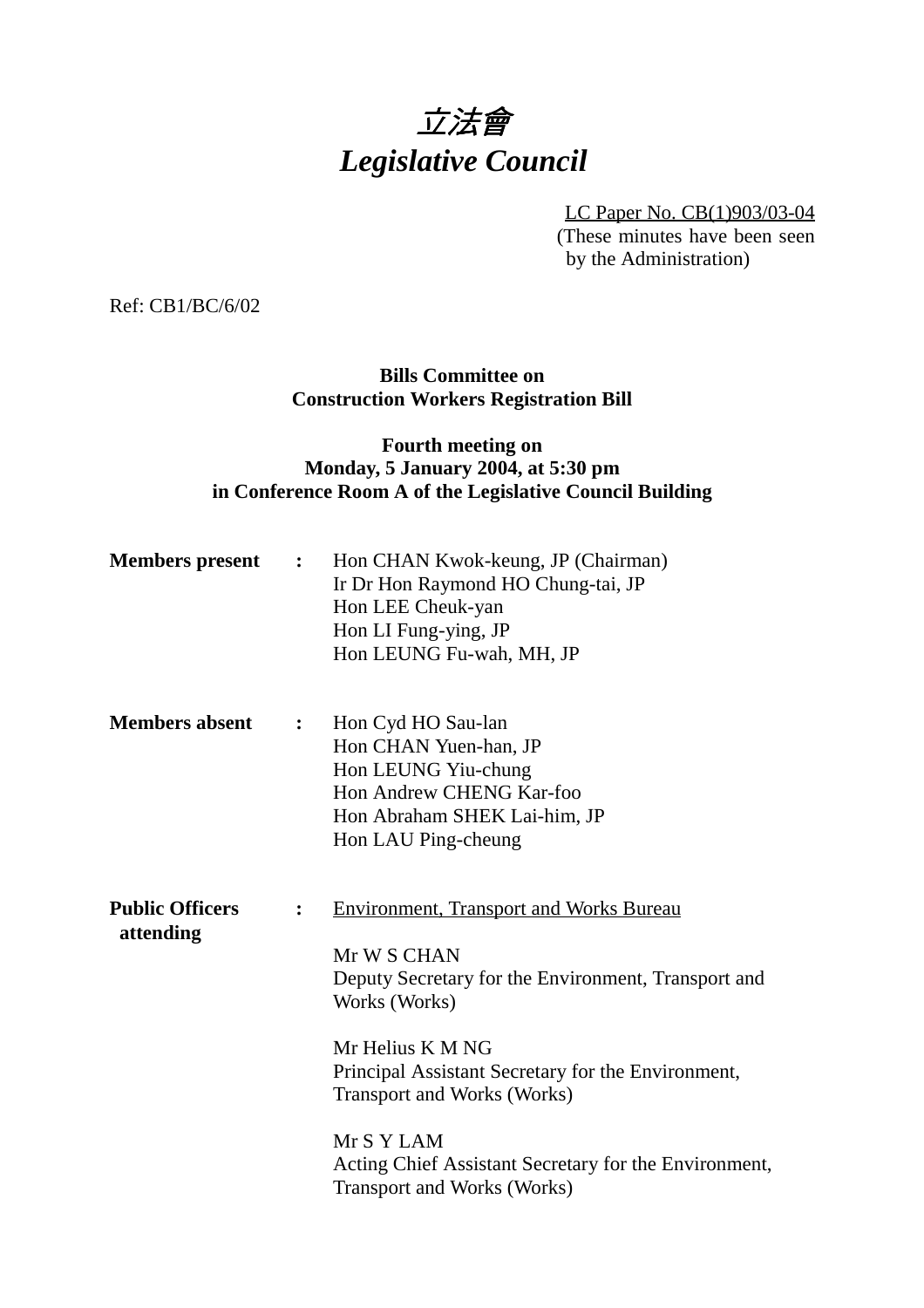|                                            | Department of Justice                                       |  |
|--------------------------------------------|-------------------------------------------------------------|--|
|                                            | Mr Lawrence S Y PENG<br>Deputy Principal Government Counsel |  |
|                                            | Miss Selina LAU<br><b>Government Counsel</b>                |  |
| <b>Clerk in attendance :</b>               | Mr Andy LAU<br>Chief Council Secretary (1)2                 |  |
| <b>Staff in attendance : Miss Anita HO</b> | <b>Assistant Legal Adviser 2</b>                            |  |
|                                            | Ms Alice AU<br>Senior Council Secretary (1)5                |  |

Action

**I Confirmation of minutes of meeting and matters arising** (LC Paper No. CB(1)675/03-04 - Minutes of meeting held on 13 November

2003)

1. The minutes of meeting held on 13 November 2003 were confirmed.

| $\mathbf{I}\mathbf{I}$ | <b>Meeting with the Administration</b> |                                    |  |  |
|------------------------|----------------------------------------|------------------------------------|--|--|
|                        | (LC Paper No. $CB(1)677/03-04(01)$     | - Second Report to the Bills       |  |  |
|                        |                                        | Committee on the Qualifying        |  |  |
|                        |                                        | Period for Senior Workers provided |  |  |
|                        |                                        | by the Administration)             |  |  |
|                        |                                        |                                    |  |  |

2. The Bills Committee deliberated (Index of proceedings attached at **Annex A**).

3. Members noted that after further consultation with major stakeholders of the construction industry under the Preparatory Working Group on the Implementation of a Registration System for Construction Workers, the Administration now recommended a qualifying period of eight years for senior workers to be exempted from trade tests and obtain registration as "skilled workers" (LC Paper No. CB(1)677/03-04(01)). However, there were still divergent views between trade associations and workers unions with each side maintaining that the qualifying period should be ten years and six years respectively. Some members considered that more lobbying efforts should be made with a view to narrowing down their differences on the exemption requirement. The Chairman said that the Bills Committee would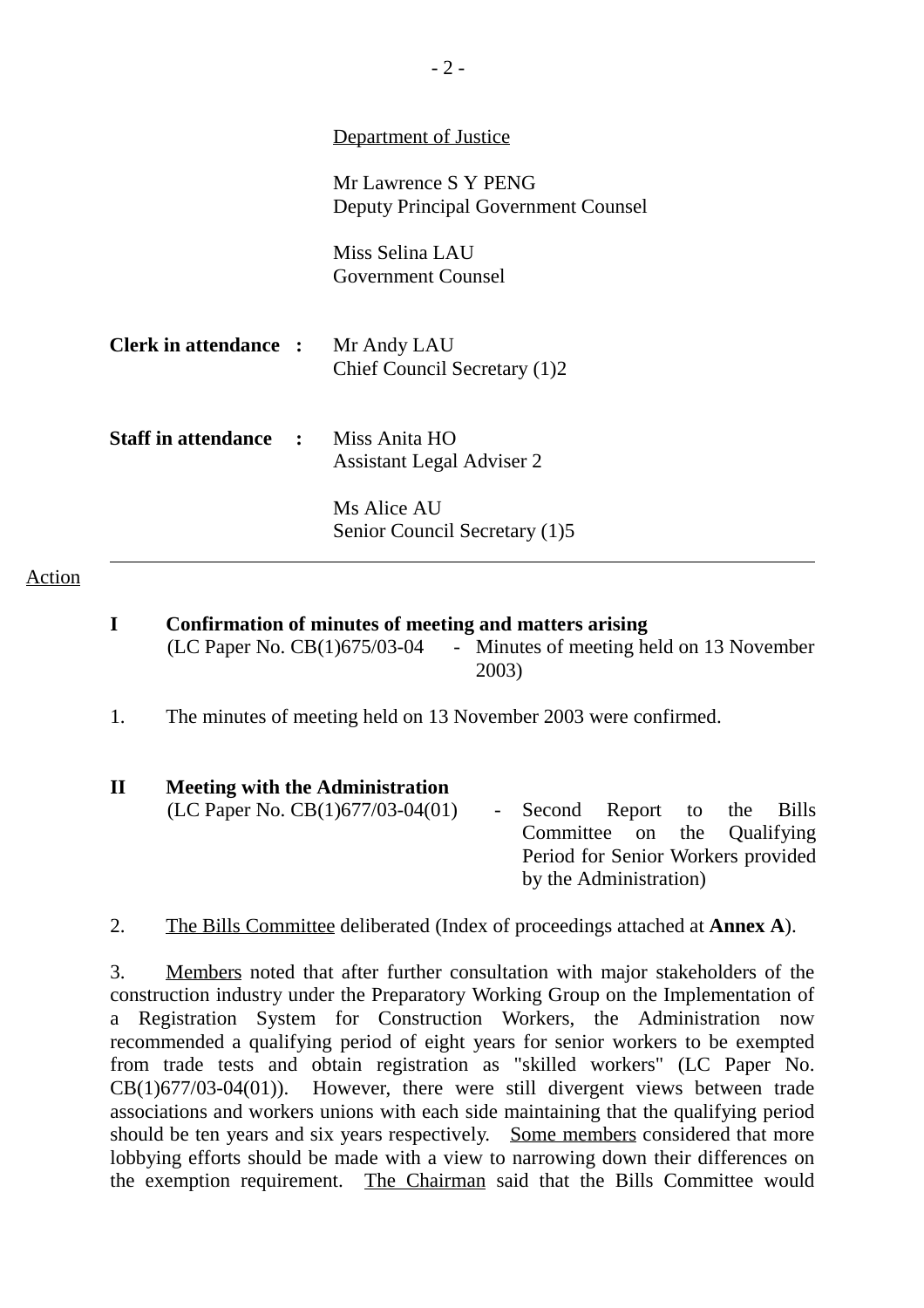further consider the Administration's proposal at a later meeting.

- 4. The Administration was requested to take follow-up actions on the following:
	- (a) to consider amending clause 7 of the Bill to the effect that members of the Construction Workers Registration Authority (the Authority) would be appointed by the Chief Executive, instead of by the Secretary for the Environment, Transport and Works (the Secretary), so as to bring it in line with the arrangement adopted for similar organizations such as the Construction Industry Training Authority, the Vocational Training Council and the Occupational Safety and Health Council; and
	- (b) to consider amending clause 20 of the Bill to the effect that the rate of levy would be prescribed by a resolution of the Legislative Council (i.e. subject to the positive vetting procedure), instead of by a notice made by the Secretary (i.e. subject to the negative vetting procedure), so as to bring it in line with section 22 of the Industrial Training (Construction Industry) Ordinance (Cap. 317).

5. As regards the membership of the Authority, members noted that in line with the Government's "6-year rule", members of the Authority would be appointed for a term of not exceeding three years and would be re-appointed for not more than once.

## **III Any other business**

6. Members agreed that the next meeting would be held on 11 February 2004, at  $8.30$  am.

7. There being no other business, the meeting ended at 6:35 pm.

Council Business Division 1 Legislative Council Secretariat 30 January 2004

### Action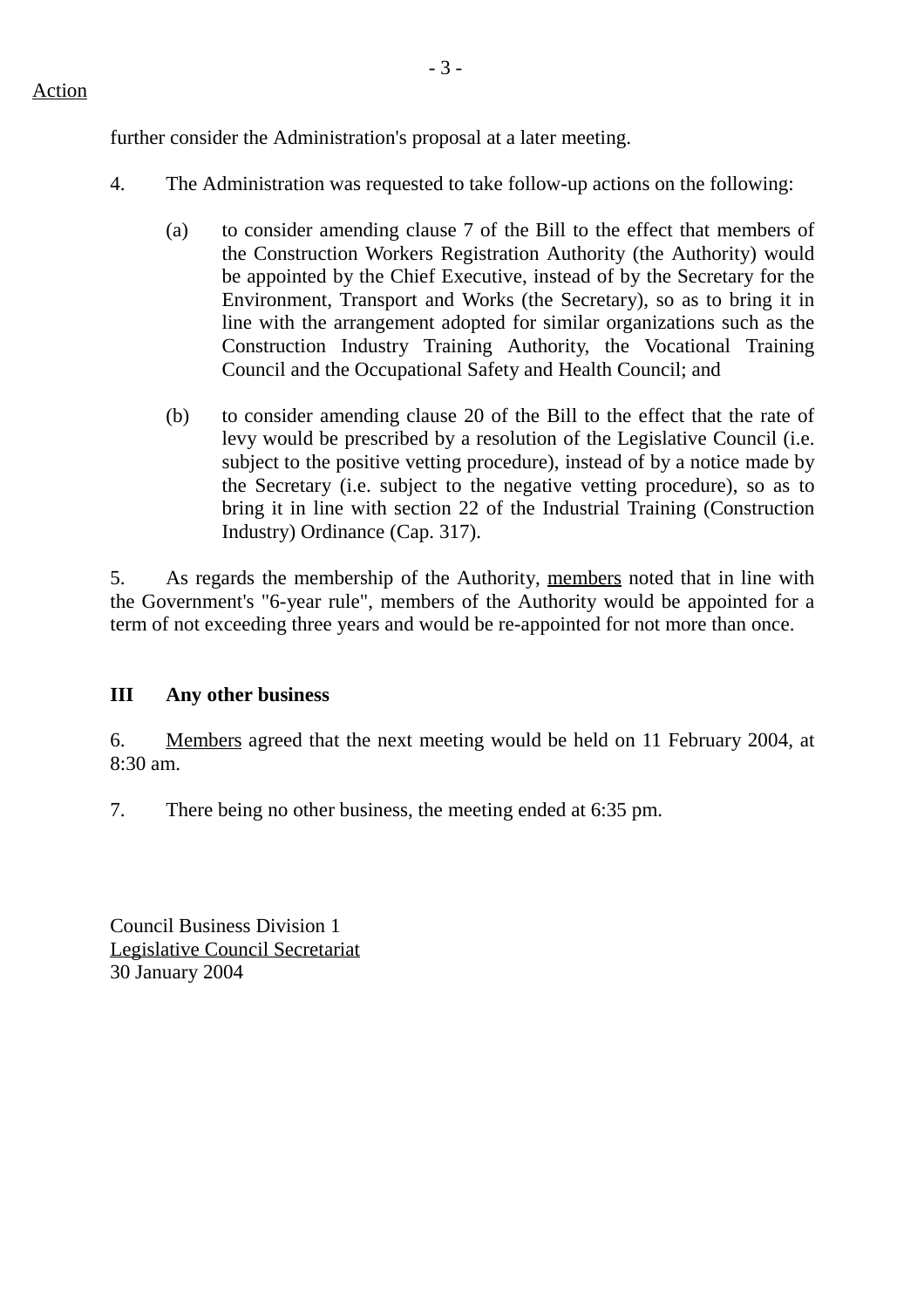#### **Proceedings of fourth meeting of the Bills Committee on Construction Workers Registration Bill on Monday, 5 January 2004, at 5:30 pm in Conference Room A of the Legislative Council Building**

| <b>Time</b><br><b>Speaker</b>                                          |                                                  | Subject(s)                                                                                                                                                                                                                                                                                                                                                                                                                                                                                                                                                                                                                                                                                                                                                                                                                                                                                                                                                                                                                                                                                                                                                                         | <b>Action</b> |  |  |  |
|------------------------------------------------------------------------|--------------------------------------------------|------------------------------------------------------------------------------------------------------------------------------------------------------------------------------------------------------------------------------------------------------------------------------------------------------------------------------------------------------------------------------------------------------------------------------------------------------------------------------------------------------------------------------------------------------------------------------------------------------------------------------------------------------------------------------------------------------------------------------------------------------------------------------------------------------------------------------------------------------------------------------------------------------------------------------------------------------------------------------------------------------------------------------------------------------------------------------------------------------------------------------------------------------------------------------------|---------------|--|--|--|
| marker                                                                 |                                                  |                                                                                                                                                                                                                                                                                                                                                                                                                                                                                                                                                                                                                                                                                                                                                                                                                                                                                                                                                                                                                                                                                                                                                                                    | required      |  |  |  |
|                                                                        |                                                  |                                                                                                                                                                                                                                                                                                                                                                                                                                                                                                                                                                                                                                                                                                                                                                                                                                                                                                                                                                                                                                                                                                                                                                                    |               |  |  |  |
| Agenda Item I - Confirmation of minutes of meeting and matters arising |                                                  |                                                                                                                                                                                                                                                                                                                                                                                                                                                                                                                                                                                                                                                                                                                                                                                                                                                                                                                                                                                                                                                                                                                                                                                    |               |  |  |  |
| $000000 - 000109$<br>Chairman                                          |                                                  | - Confirmation of minutes of the<br>meeting held on 13 November<br>2003 [LC Paper No. CB(1)675/03-<br>04]                                                                                                                                                                                                                                                                                                                                                                                                                                                                                                                                                                                                                                                                                                                                                                                                                                                                                                                                                                                                                                                                          |               |  |  |  |
|                                                                        | Agenda Item II - Meeting with the Administration |                                                                                                                                                                                                                                                                                                                                                                                                                                                                                                                                                                                                                                                                                                                                                                                                                                                                                                                                                                                                                                                                                                                                                                                    |               |  |  |  |
| $000110 - 001115$                                                      | Admin<br>Ms LI Fung-ying<br>Chairman             | - Admin's latest proposal on the<br>for<br>qualifying period<br>senior<br>workers after further consultation<br>with major stakeholders of the<br>construction industry<br>- Stance of the workers' unions that<br>the qualifying period should not be<br>more stringent than the exemption<br>requirement under the registration<br>of electrical workers previously as<br>there was more safety implication<br>electrical<br>operations<br>than<br>in<br>construction works<br>- Concern<br>about the changing<br>attitudes of some trade associations<br>which insisted that ten years<br>should be adopted under the<br>present registration of construction<br>workers while they had previously<br>supported the 6-year exemption<br>requirement under the registration<br>of electrical workers<br>- Different considerations by the<br>Administration in determining the<br>qualifying period under the present<br>previous<br>proposal<br>and<br>the<br>registration of electrical workers,<br>taking into account the level of<br>supply of skilled workers in the<br>electrical<br>and<br>construction<br>industries who had already passed<br>the relevant trade tests |               |  |  |  |
| $001116 - 003439$                                                      | Mr LEE Cheuk-yan<br>Admin<br>Chairman            | - Implication<br>of<br>adopting<br>an<br>exemption requirement of eight<br>years under the registration of<br>construction<br>workers<br>the<br>on                                                                                                                                                                                                                                                                                                                                                                                                                                                                                                                                                                                                                                                                                                                                                                                                                                                                                                                                                                                                                                 |               |  |  |  |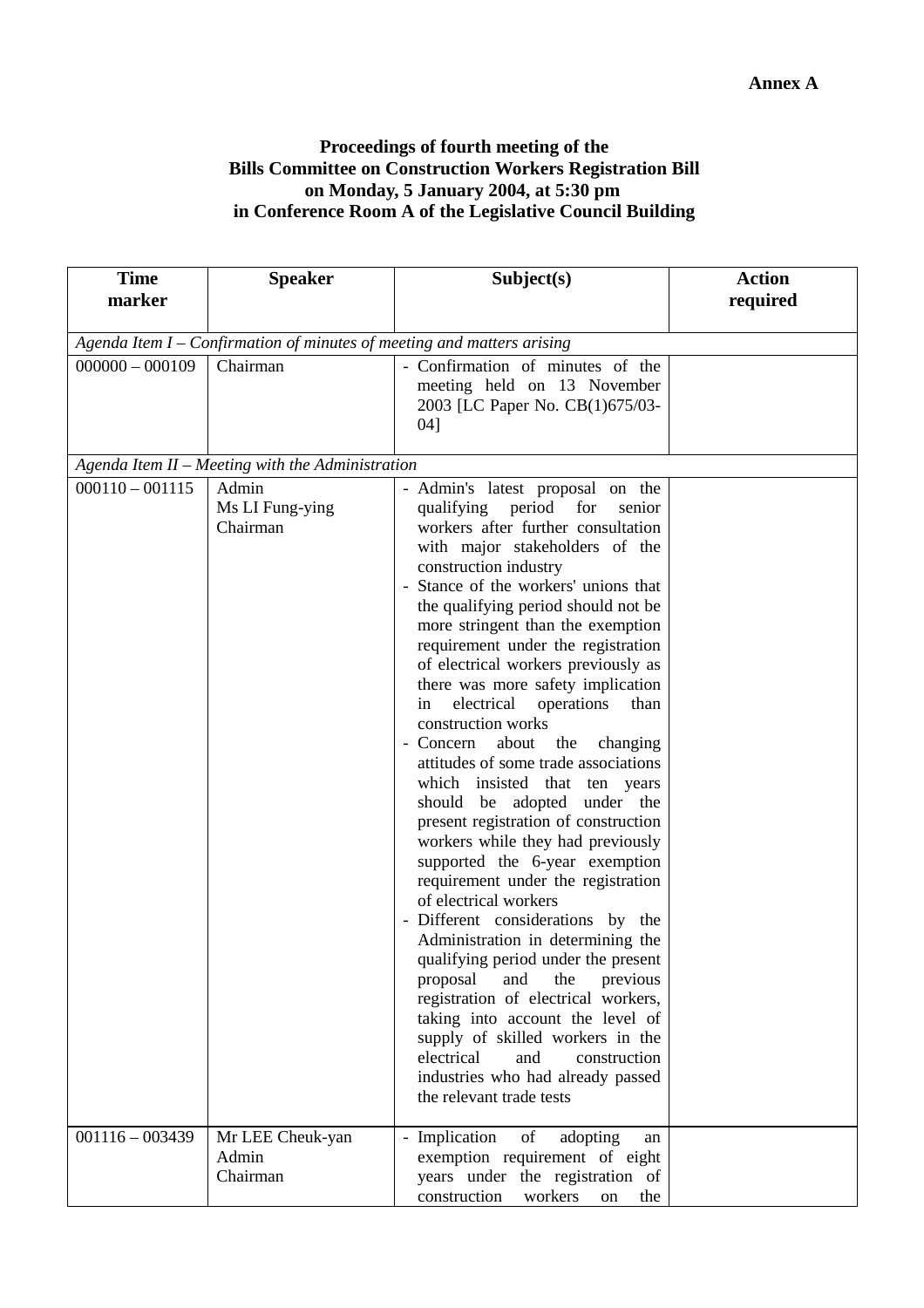| <b>Time</b><br><b>Speaker</b><br>marker |                   | Subject(s)                                                                                                                                                                                                                                                                                                                                                                                                                                                                                                                                                                                                                                                                                                                                                                                                                                                                                                                                                                                                                                                                                                                                                                                                                                                                                                                                                                                                                                                                                                                                                                                                                                                                                                                                      | <b>Action</b><br>required |
|-----------------------------------------|-------------------|-------------------------------------------------------------------------------------------------------------------------------------------------------------------------------------------------------------------------------------------------------------------------------------------------------------------------------------------------------------------------------------------------------------------------------------------------------------------------------------------------------------------------------------------------------------------------------------------------------------------------------------------------------------------------------------------------------------------------------------------------------------------------------------------------------------------------------------------------------------------------------------------------------------------------------------------------------------------------------------------------------------------------------------------------------------------------------------------------------------------------------------------------------------------------------------------------------------------------------------------------------------------------------------------------------------------------------------------------------------------------------------------------------------------------------------------------------------------------------------------------------------------------------------------------------------------------------------------------------------------------------------------------------------------------------------------------------------------------------------------------|---------------------------|
|                                         |                   | proposed qualifications framework<br>to be developed in Hong Kong<br>- Admin's stance that exemption<br>requirement should be determined<br>on a case-by-case basis taking into<br>account actual circumstances<br>- Concern about the impact of a<br>stringent<br>exemption<br>more<br>requirement on the salary level of<br>incumbent senior workers, as well<br>as the difficulty felt by workers in<br>passing trade tests<br>- Measures to facilitate workers to<br>take and prepare for the trade tests<br>- Admin's stance that the proposed<br>8-year exemption requirement was<br>a reasonable compromise between<br>ensuring the skill level of the<br>exempted workers and protecting<br>the interest of trade-tested workers<br>while addressing the concerns of<br>senior workers<br>- Alternative<br>proposals<br>from<br>members<br>the<br>exemption<br>on<br>requirement:<br>(a) exemption<br>be granted<br>to<br>workers who possessed<br>six<br>years of experience and had<br>completed relevant training<br>courses for "skilled workers";<br><sub>or</sub><br>(b) different<br>exemption<br>requirements<br>for<br>different<br>designated trades to reflect the<br>different level of skills required<br>- Administration's stance that the<br>alternative proposals were not<br>feasible. On (a), training alone<br>could not make up for<br>the<br>acquired<br>experience<br>by<br>construction workers in day-to-day<br>work.<br>On (b), it would be<br>impossible to draw up different<br>exemption<br>requirements<br>for<br>different designated trades<br>- Continuous lobbying efforts to<br>difference<br>down the<br>narrow<br>between trade associations and<br>workers unions on the exemption<br>requirement |                           |
| $003440 - 004307$                       | Chairman<br>Admin | - Positive vetting procedure<br>be<br>adopted for the rate of levy under                                                                                                                                                                                                                                                                                                                                                                                                                                                                                                                                                                                                                                                                                                                                                                                                                                                                                                                                                                                                                                                                                                                                                                                                                                                                                                                                                                                                                                                                                                                                                                                                                                                                        | Admin to consider         |